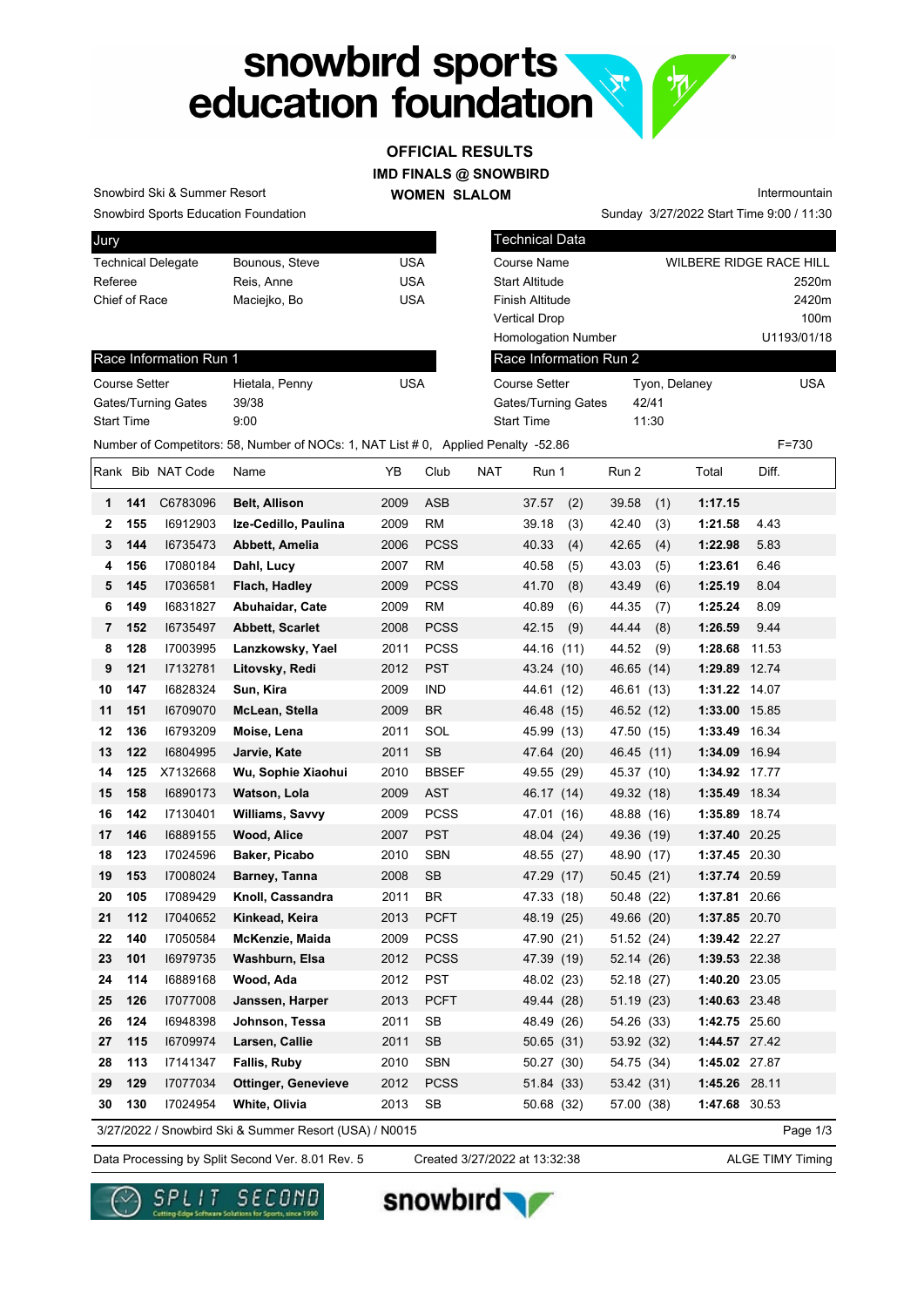### **IMD FINALS @ SNOWBIRD WOMEN SLALOM OFFICIAL RESULTS**

Snowbird Sports Education Foundation Snowbird Ski & Summer Resort

## Intermountain

Sunday 3/27/2022 Start Time 9:00 / 11:30

| Rank |     | <b>Bib NAT Code</b> | Name                     | YB.  | Club        | <b>NAT</b> | Run 1       | Run 2         | Total          | Diff. |
|------|-----|---------------------|--------------------------|------|-------------|------------|-------------|---------------|----------------|-------|
| 31   | 119 | 16949410            | Prudden, Cecilia         | 2011 | <b>SB</b>   |            | 54.67 (39)  | 53.35(30)     | 1:48.02 30.87  |       |
| 32   | 110 | 16752051            | Cook, Boeri              | 2010 | SB          |            | 53.40 (34)  | 55.77<br>(36) | 1:49.17 32.02  |       |
| 33   | 116 | 17090588            | Chen, Evelyn             | 2010 | <b>RM</b>   |            | 53.85 (36)  | 56.81 (37)    | 1:50.66 33.51  |       |
| 34   | 137 | 16978457            | Ennen, Abigail           | 2012 | <b>PCSS</b> |            | 55.26 (40)  | 55.76 (35)    | 1:51.02 33.87  |       |
| 35   | 133 | 16709567            | Clark, Sloan             | 2011 | <b>BR</b>   |            | 54.20 (37)  | 57.03 (39)    | 1:51.23 34.08  |       |
| 36   | 109 | 17023738            | Sopko, Maja              | 2011 | <b>SB</b>   |            | 55.30 (41)  | 57.53 (40)    | 1:52.83 35.68  |       |
| 37   | 135 | 17077251            | Cooper, Bailey           | 2013 | <b>PCFT</b> |            | 56.99 (44)  | 57.72 (41)    | 1:54.71 37.56  |       |
| 38   | 134 | 17042057            | Gilbert, Willow          | 2012 | <b>SBN</b>  |            | 54.38 (38)  | 1:01.11(45)   | 1:55.49        | 38.34 |
| 39   | 102 | 17165708            | Corcoran, Chandler       | 2012 | <b>RM</b>   |            | 56.40 (43)  | 1:00.22(42)   | 1:56.62 39.47  |       |
| 40   | 127 | 17087392            | Karr, Makenna            | 2013 | <b>RM</b>   |            | 57.61 (45)  | 1:00.68(44)   | 1:58.29 41.14  |       |
| 41   | 132 | 17145849            | <b>Tanner, Avery</b>     | 2011 | SOL         |            | 55.40 (42)  | 1:03.09(47)   | 1:58.49 41.34  |       |
| 42   | 139 | 16863512            | <b>Pehrson, Frances</b>  | 2012 | <b>BR</b>   |            | 58.90 (46)  | 1:00.66(43)   | 1:59.56 42.41  |       |
| 43   | 138 | 17129595            | <b>Wolf, Clara</b>       | 2012 | <b>SBN</b>  |            | 59.93 (47)  | 1:01.64(46)   | 2:01.57 44.42  |       |
| 44   | 111 | 17136679            | <b>Stansbury, Audrey</b> | 2012 | <b>PCSS</b> |            | 48.01 (22)  | 1:14.02(50)   | 2:02.03 44.88  |       |
| 45   | 117 | 17122111            | Hutter, Morgan           | 2012 | SOL         |            | 1:02.26(49) | 1:07.44(49)   | 2:09.70 52.55  |       |
| 46   | 107 | 16952668            | Conry, Gretchen          | 2010 | <b>SB</b>   |            | 1:03.17(50) | 1:07.37(48)   | 2:10.54 53.39  |       |
| 47   | 106 | 16939659            | Conry, Hannah            | 2013 | <b>SB</b>   |            | 1:13.64(52) | 1:17.58(51)   | 2:31.221:14.07 |       |

#### **NOT PERMITTED TO START 1st RUN**

|     |          | DID NOT START 1st RUN: 2 competitors       |      |             |              |              |  |
|-----|----------|--------------------------------------------|------|-------------|--------------|--------------|--|
| 150 | 17036561 | Flach, Tatum                               | 2009 | <b>PCSS</b> |              |              |  |
| 103 | 16805869 | Russell, Jane                              | 2010 | AST         |              |              |  |
|     |          |                                            |      |             |              |              |  |
|     |          | DID NOT FINISH 1st RUN: 2 competitors      |      |             |              |              |  |
| 154 | 16787858 | Smith, Catalina                            | 2009 | <b>PCSS</b> | 52.22 (28)   |              |  |
| 120 | 17091841 | <b>Cummens, Simone</b>                     | 2013 | <b>SBN</b>  | 51.55(25)    |              |  |
|     |          |                                            |      |             |              |              |  |
|     |          | <b>DISQUALIFIED 1st RUN: 2 competitors</b> |      |             |              |              |  |
| 157 | 16820036 | <b>Mclane, Gillian Anne</b>                | 2007 | <b>PCSS</b> | 42.35<br>(2) | Gate 11      |  |
| 108 | 17022705 | Chamorro, Alba                             | 2013 | SB          | 52.32 (29)   | Gate<br>- 26 |  |
|     |          |                                            |      |             |              |              |  |

#### **NOT PERMITTED TO START 2nd RUN**

**DID NOT START 2nd RUN**

#### **DID NOT FINISH 2nd RUN**

|     |          | DISQUALIFIED 2nd RUN: 5 competitors |      |             |               |            |          |
|-----|----------|-------------------------------------|------|-------------|---------------|------------|----------|
| 148 | 16875972 | Chao, Mia                           | 2007 | <b>PCSS</b> | (1)<br>37.38  | <b>DSQ</b> | Gate 148 |
| 143 | 17110448 | Burtseva, Sophia                    | 2008 | <b>PST</b>  | (7)<br>40.97  | <b>DSQ</b> | Gate 36  |
| 131 | 16906744 | Cook, Albion                        | 2012 | <b>SB</b>   | 1:02.13(48)   | <b>DSQ</b> | Gate 38  |
| 118 | 16945404 | <b>Schmidt</b> , Phoebe             | 2010 | -SB         | 1:08.54(51)   | <b>DSQ</b> | Gate 35  |
| 104 | 17148706 | Hall, Viktoria                      | 2013 | RM          | (35)<br>53.67 | <b>DSQ</b> | Gate 31  |

| 3/27/2022 / Snowbird Ski & Summer Resort (USA) / N0015 |                               | Page $2/3$              |
|--------------------------------------------------------|-------------------------------|-------------------------|
| Data Processing by Split Second Ver. 8.01 Rev. 5       | Created 3/27/2022 at 13:32:38 | <b>ALGE TIMY Timing</b> |